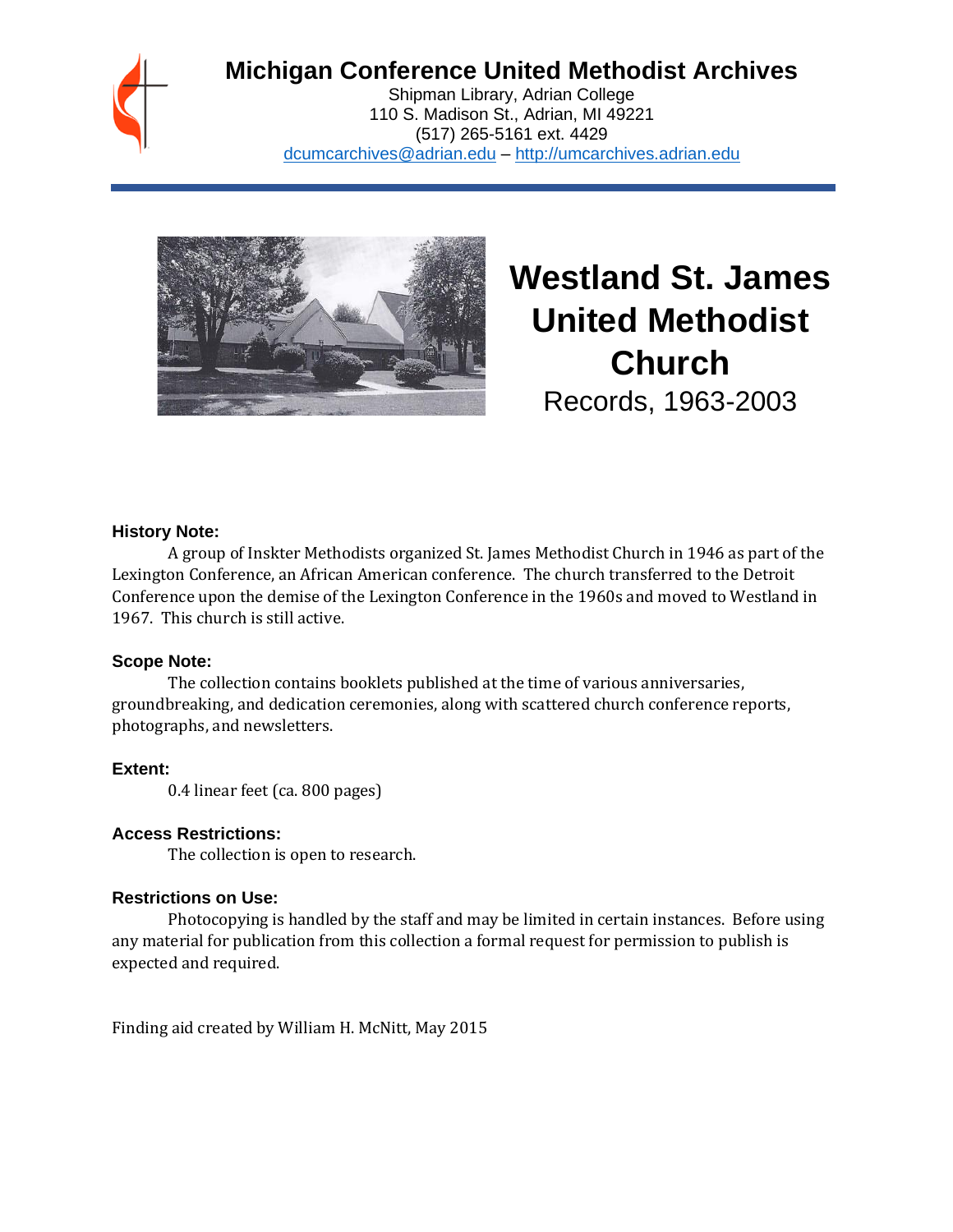# **Appointments List**

- 1946-1950: Ernest Monamus (as Inkster: St. James African American)
- 1950-1952: Chester A. Trammell
- 1952-1955: George B. Smith
- 1955-1956: Chester R. Trice
- 1956-1958: Luther Flanagan
- 1958-1960: George B. Smith
- 1960-1967: Archie Alexander
- 1967-1968: David M. Jordan, David Speiler, & James Norris Porter (as Westland St. James)
- 1968-1971: Bradley F. Watkins
- 1971-1974: Clarence Acklin
- 1974-1979: Charles A. Talbert
- 1980-1984: Janet Gaston Petty
- 1984-1986: Theodore Whitely
- 1986-1995: Robert G. Williams
- 1995-October 1999: Elias Mumbiro
- November 1999-April 2000: Cheryl Myhand
- May 2000-2003: Hydrian Elliott
- September 2003-2008: Carter M. Grimmett
- 2008-2015: Willie Frank Smith
- 2015-2017: Christopher M. Grimes
- 2017-Present: Rahim O. Shabazz